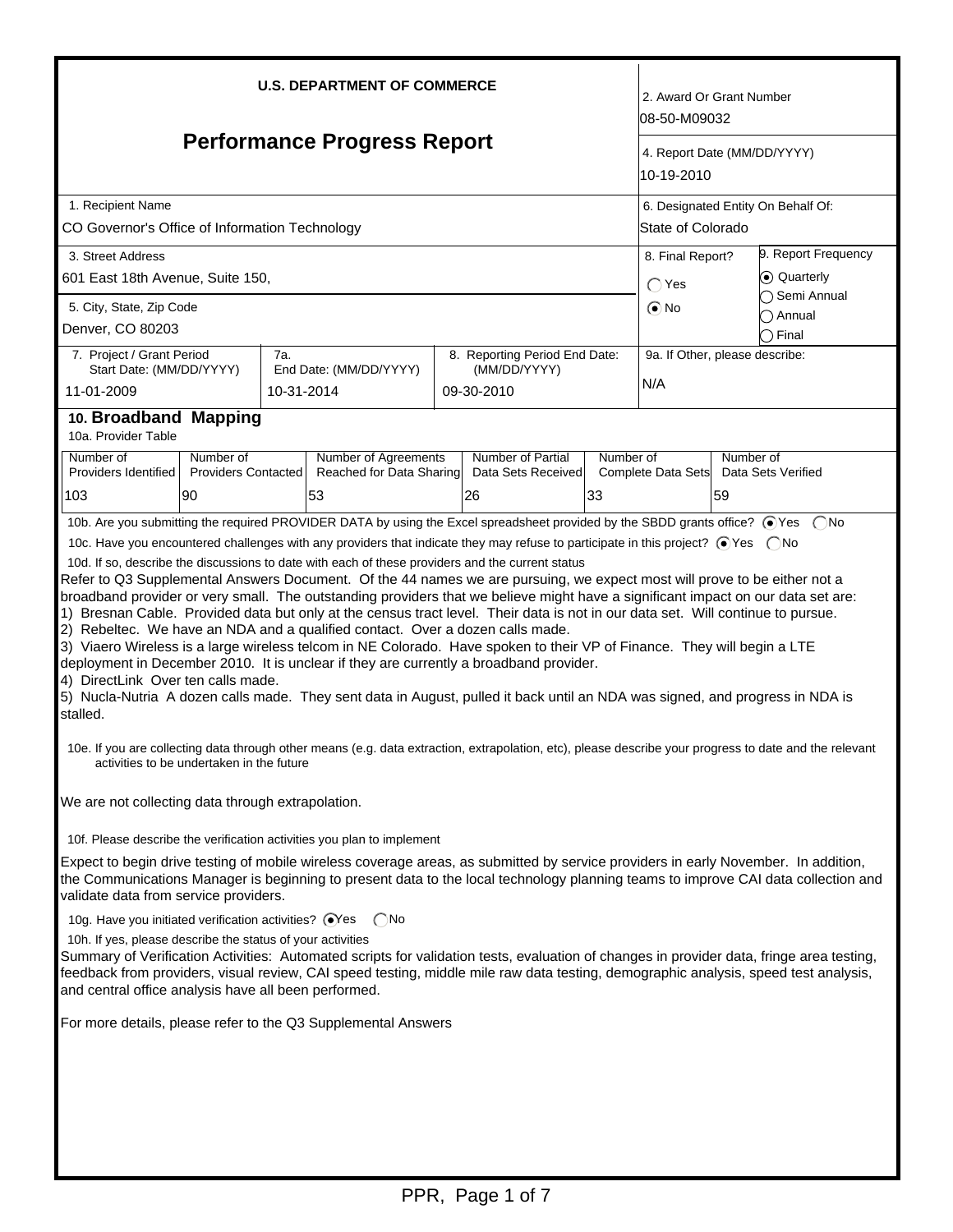10i. If verification activities have not been initiated please provide a projected time line for beginning and completing such activities Additional verification activities we plan to complete:

\*\*Drive Testing: Test plan to be written in October. Plan to complete testing by December 1, 2010.

\*\*Consumer and Business Surveys: After demographic analysis is complete, CBDDP will begin planning surveys to be conducted in late 2010 or early 2011.

\*\*Public Verification of Map: CBDDP plans to post a publicly available map by January 2011. At that point crowd sourcing to validate the service provider information will begin.

### **Staffing**

10j. How many jobs have been created or retained as a result of this project?

In Q3, 6.0 FTE were created by the project including: CBDDP project staff of 3.6 FTE, the data collection contractor, Critigen staff of 1.4 FTE, and Critigen's subcontractor, Broadmap staff of 1.0 FTE.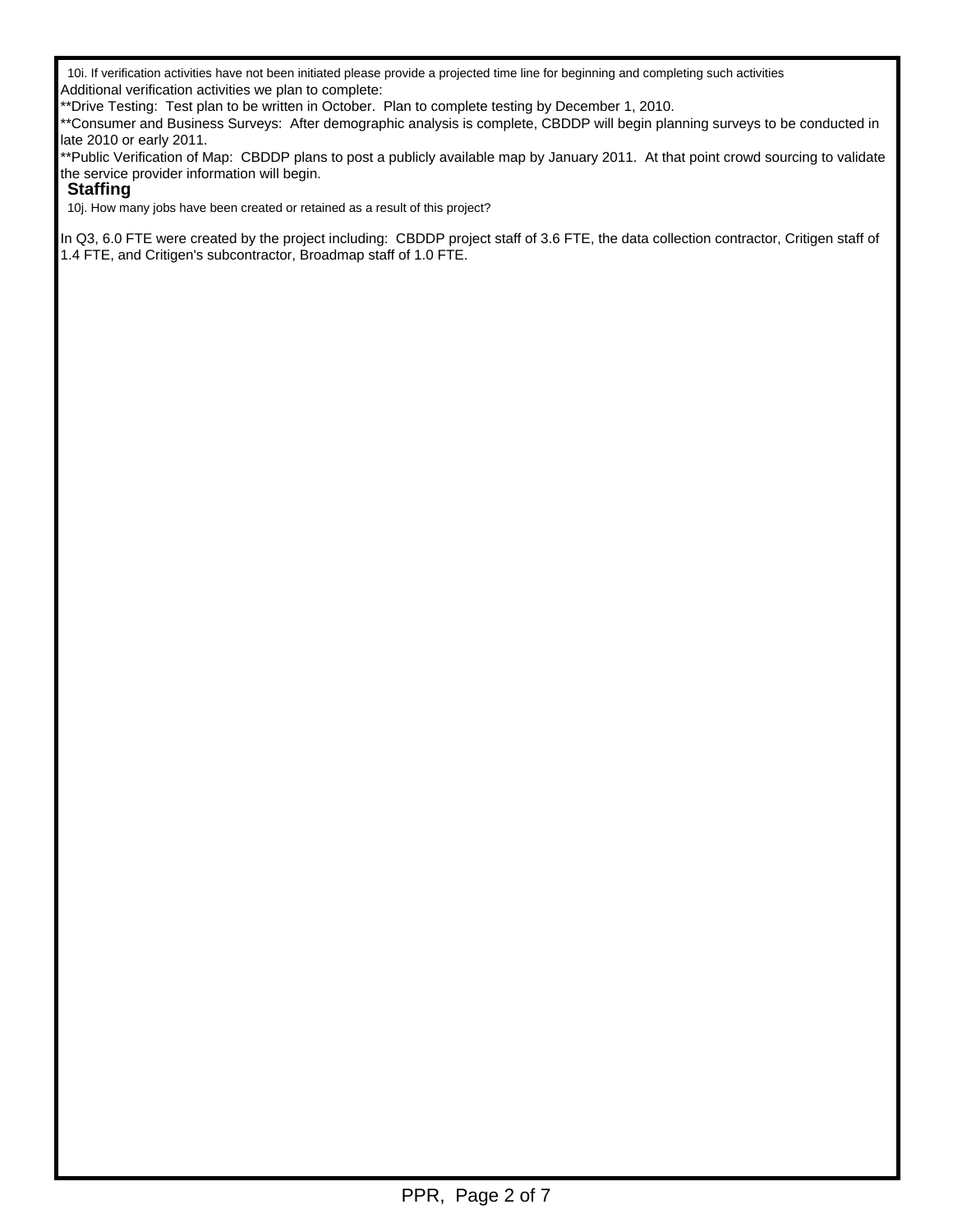10k. Is the project currently fully staffed?  $\bigcirc$  Yes  $\bigcirc$  No

10l. If no, please explain how any lack of staffing may impact the project's time line and when the project will be fully staffed

As of 9/30/10, the mapping and planning project was fully staffed. The ramp of additional positions funded by the grant extension is detailed below.

10m. When fully staffed, how many full-time equivalent (FTE) jobs do you expect to create or retain as a result of this project? With the additional grants awarded 9/28/10, we expect the staffing profile to be:

FY2011 8.5 (6 noted above plus Web Applications Developer and 1.5 FTE for Distance Learning)

FY2012 10.5 (drop QA .5 FTE, drop data contractor and Web Developer, Add 4 GIS, Add 1 Data.Gov, Add 1 Address Creation) FY2013 9.5 (drop Data.Gov)

FY2014 8.5 (drop Address Creation)

10n. Staffing Table

| Job Title                              | FTE %             |            | Date of Hire |  |
|----------------------------------------|-------------------|------------|--------------|--|
| Program Manager                        | 100               |            | 01/26/2010   |  |
| Data Manager                           | 100               |            | 02/22/2010   |  |
| <b>Communications Manager</b>          | 100               | 03/08/2010 |              |  |
| <b>Quality Assurance Analyst</b>       | 50                |            | 05/17/2010   |  |
| Web App Developer, Mapping             | 100<br>12/01/2010 |            |              |  |
| Distance Learning Project Manager      | 100               |            | 12/01/2010   |  |
| Distance Learning Technical Specialist | 50                |            | 01/17/2011   |  |
| GIS Analysts 4 FTE, Replace Contractor | 100<br>10/03/2011 |            |              |  |
| Application Developer, Data.Gov        | 100<br>10/03/2011 |            |              |  |
| <b>Address Coordinator</b>             | 100               | 10/03/2011 |              |  |
|                                        | Add Row           |            | Remove Row   |  |

## **Sub Contracts**

10o. Subcontracts Table

| Name of Subcontractor                                                         | Purpose of Subcontract                          | <b>RFP</b> Issued<br>(Y/N) | Contract<br>Executed (Y/N) | <b>Start Date</b> | End Date   | Federal<br><b>Funds</b> | In-Kind Funds     |
|-------------------------------------------------------------------------------|-------------------------------------------------|----------------------------|----------------------------|-------------------|------------|-------------------------|-------------------|
| Critigen                                                                      | Data Collection                                 | Y                          | Υ                          | 03/22/2010        | 10/31/2011 | \$870,000               | \$0               |
| <b>Unknown</b>                                                                | Distance Learning -<br><b>Educator Training</b> | N                          | N                          | 09/01/2011        | 01/01/2013 | \$56,000                | \$0               |
| Data.gov - Portal<br>Design & Enterprise<br><b>Unknown</b><br>Arch. Interface |                                                 | N                          | N                          | 10/03/2011        | 09/30/2013 | \$80,000                | \$0               |
|                                                                               |                                                 |                            |                            |                   | Add Row    |                         | <b>Remove Row</b> |

## **Funding**

| 10p. How much Federal funding has been expended as of the end of the last quarter? \$459.858 |           | 10g. How much Remains? | \$4.922.223 |
|----------------------------------------------------------------------------------------------|-----------|------------------------|-------------|
| 10r. How much matching funds have been expended as of the end of last quarter?               | \$434.776 | 10s. How much Remains? | \$910.786   |

10t. Budget Worksheet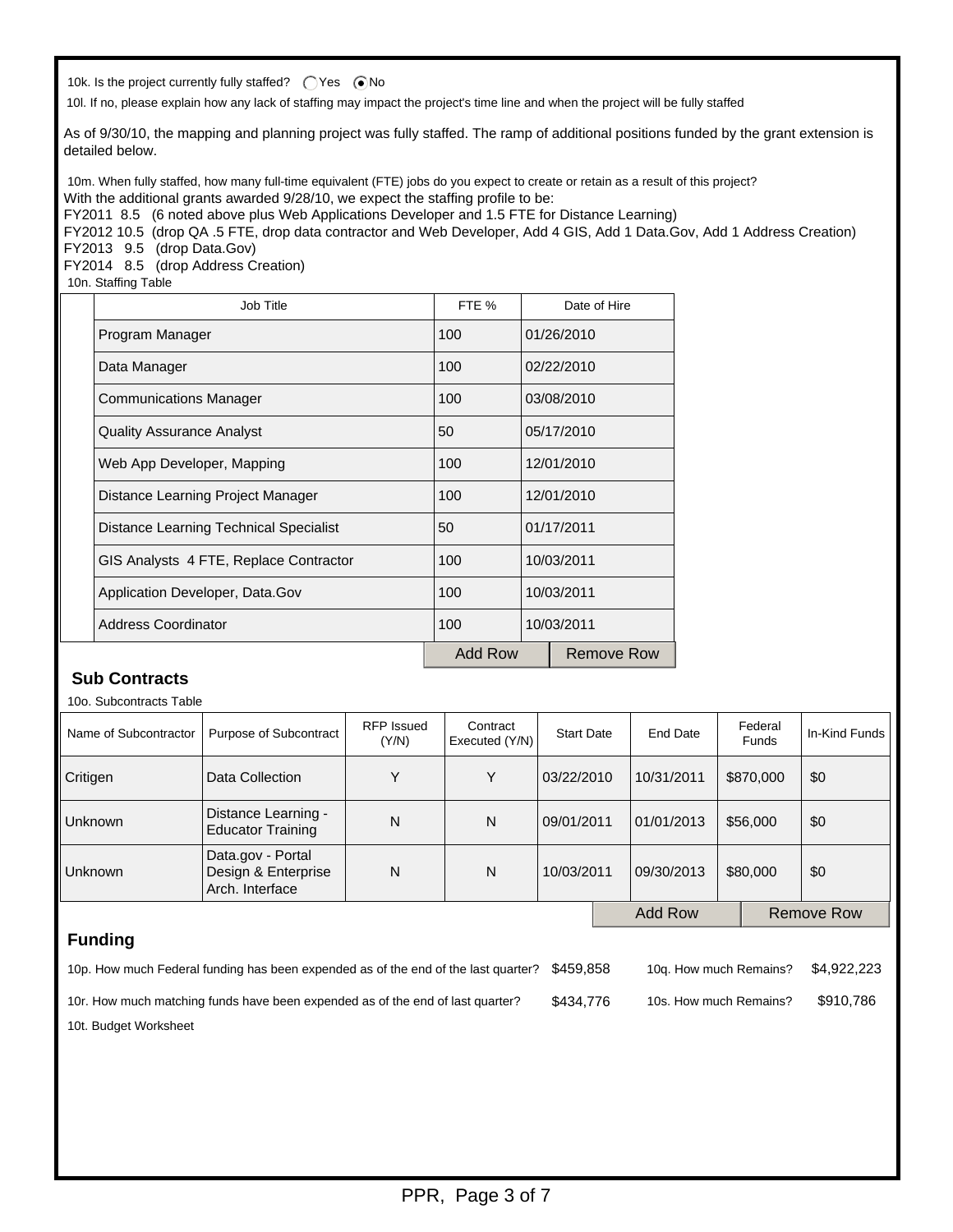| <b>Mapping Budget Element</b>    | Federal<br><b>Funds</b><br>Granted | Proposed<br>In-Kind | Total<br><b>Budget</b> | Federal<br>Funds<br>Expended | <b>Matching Funds</b><br>Expended | <b>Total Funds</b><br>Expended |
|----------------------------------|------------------------------------|---------------------|------------------------|------------------------------|-----------------------------------|--------------------------------|
| <b>Personal Salaries</b>         | \$2,311,181                        | \$163,722           | \$2,474,903            | \$184.043                    | \$55,868                          | \$239,911                      |
| <b>Personnel Fringe Benefits</b> | \$462,235                          | \$32,745            | \$494,980              | \$36,809                     | \$11,174                          | \$47,983                       |
| Travel                           | \$109,990                          | \$0                 | \$109,990              | \$2,395                      | \$0                               | \$2,395                        |
| Equipment                        | \$759,453                          | \$290,000           | \$1,049,453            | \$48,127                     | \$0                               | \$48,127                       |
| Materials / Supplies             | \$38,970                           | \$120,000           | \$158,970              | \$1,897                      | \$0                               | \$1,897                        |
| <b>Subcontracts Total</b>        | \$1,006,000                        | \$0                 | \$1,006,000            | \$184,150                    | \$0                               | \$184,150                      |
| Subcontract #1                   | \$870,000                          | \$0                 | \$870,000              | \$184,150                    | \$0                               | \$184,150                      |
| Subcontract #2                   | \$56,000                           | \$0                 | \$56,000               | \$0                          | \$0                               | \$0                            |
| Subcontract #3                   | \$80,000                           | \$0                 | \$80,000               | \$0                          | \$0                               | \$0                            |
| Subcontract #4                   | \$0                                | \$0                 | \$0                    | \$0                          | \$0                               | \$0                            |
| Subcontract #5                   | \$0                                | \$0                 | \$0                    | \$0                          | \$0                               | \$0                            |
| Construction                     | \$0                                | \$0                 | \$0                    | \$0                          | \$0                               | \$0                            |
| Other                            | \$632,758                          | \$739,095           | \$1,371,853            | \$2,438                      | \$367,734                         | \$370,172                      |
| <b>Total Direct Costs</b>        | \$5,320,587                        | \$1,345,562         | \$6,666,149            | \$459,858                    | \$434,776                         | \$894,635                      |
| <b>Total Indirect Costs</b>      | \$61,495                           | \$0                 | \$61,495               | \$0                          | \$0                               | \$0                            |
| <b>Total Costs</b>               | \$5,382,082                        | \$1,345,562         | \$6,727,644            | \$459,858                    | \$434,776                         | \$894,635                      |
| % Of Total                       | 99                                 | 100                 | 99                     | 100                          | 100                               | 100                            |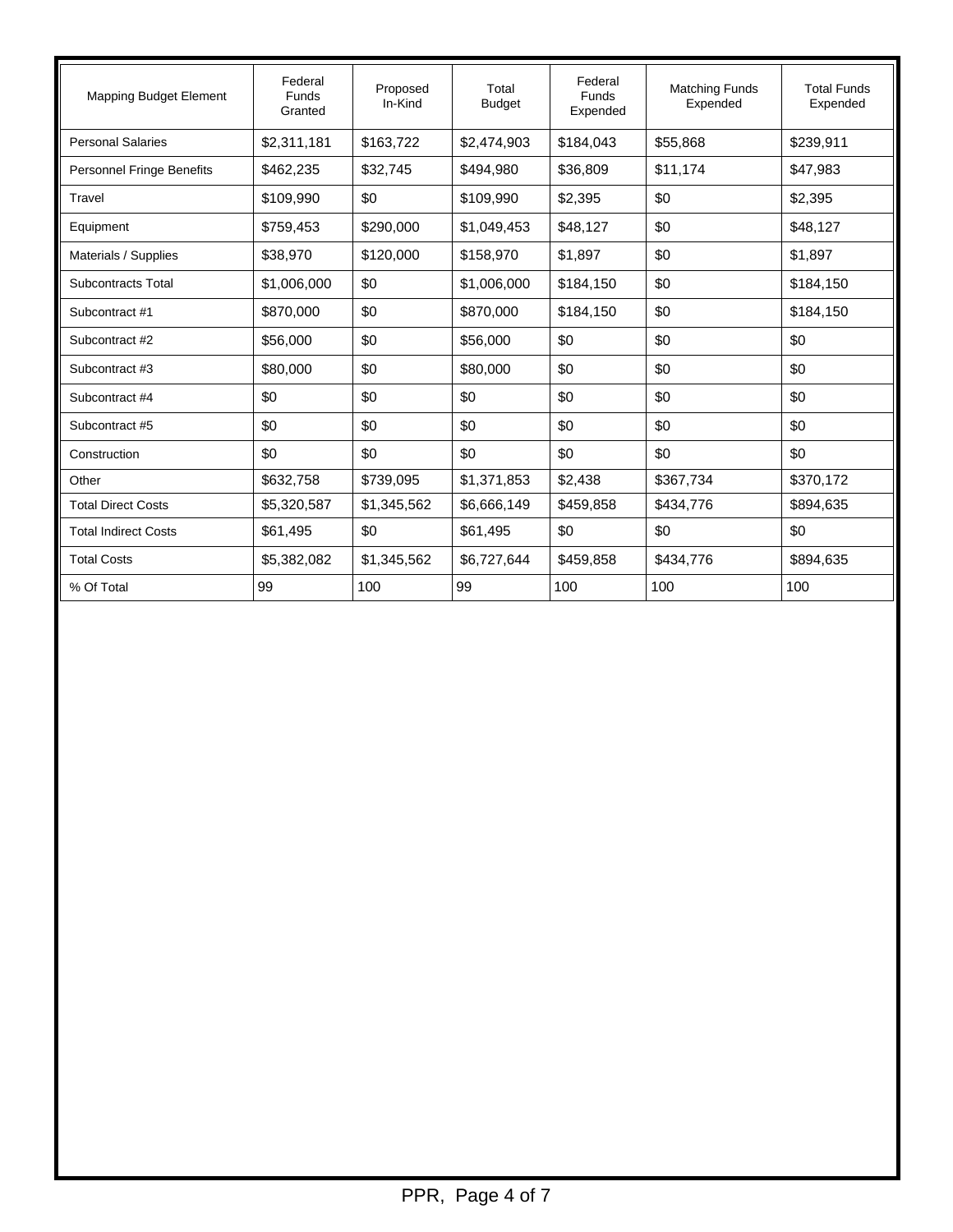#### **Hardware / Software** 10u. Has the project team purchased the software / hardware described in the application?  $\bigcap$ Yes  $\bigcirc$ No 10v. If yes, please list ESRI Desktop GIS Software 1 Server and Operating System Software 2 Laptop and 2 Desktop PCs 10w. Please note any software / hardware that has yet to be purchased and explain why it has not been purchased SAN Storage for Mapping Yrs 1-2 Laptops/Desktops to Support 9 Headcount Added Yr 2 - Yr 5 Additional ESRI Licences Projects Yr 2 - Yr 5 Data.gov IT Infrastructure Yr 2-5 Distance Learning Pilot and Scheduling Software Yr 2-5 10x. Has the project team purchased or used any data sets?  $\bigcirc$ Yes  $\bigcirc$ No 10y. If yes, please list Wire Center Boundaries - PBBI (V 2) (Pitney Bowes) Central Office Locations - PBBI (V 2) (Pitney Bowes) Geographic Boundary Data For All Cable Systems - MediaPrint (V 2) Comsearch, American Roamer Data (V 2) Anchor Institution and Business Listing & Survey Data from InfoUSA (V 2) 10z. Are there any additional project milestones or information that has not been included? <br>
The Yes  $\bigcap$ No 10aa. If yes, please list

Significant progress made promoting and collecting speed test information from CAI's. We have now achieved speed tests from 50% of the 2000 K-12 schools.

10bb. Please describe any challenge or obstacle that you have encountered and detail the mitigation strategies the project team is employing

N/A

10cc. Please provide any other information that you think would be useful to NTIA as it assesses your Broadband Mapping Project

Please see Supplemental Answers.

### **11. Broadband Planning**

 11a. Please describe progress made against all goals, objectives, and milestones detailed in the approved Project Plan. Be sure to include a description of each major activity / milestone that you plan to complete and your current status

See Q3 Supplemental Answers

11b. Please describe any challenge or obstacle that you have encountered and detail the mitigation strategies the project team is employing

Each of the four local technology planning teams is very different. To maintain local enthusiasm and generate grassroots empowerment, it is important to let the teams work through their unique issues.

11c. Does the Project Team anticipate any changes to the project plan for Broadband Planning? Yes No

 11d. If yes, please describe these anticipated changes. Please note that NTIA will need to approve changes to the Project Plan before they can be implemented

N/A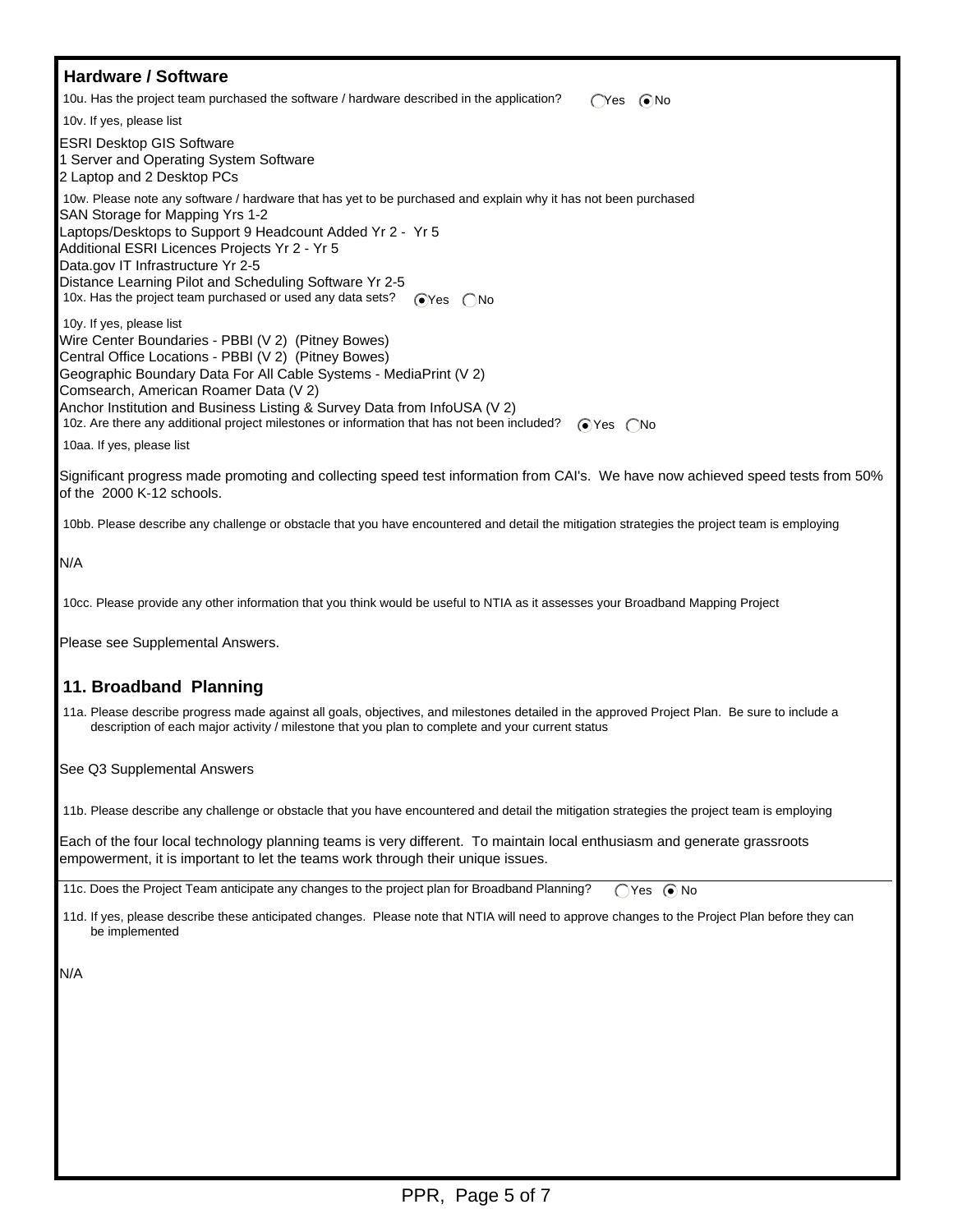# **Funding**

11e. How much Federal funding has been expended as of the end of the last quarter? \$0 11f. How much Remains? \$0

11g. How much matching funds have been expended as of the end of last quarter? \$0 11h. How much Remains? \$0

11i. Planning Worksheet

| <b>Planning Budget Element</b>   | Federal<br>Funds<br>Granted | Proposed<br>In-Kind | Total<br><b>Budget</b> | Federal<br>Funds<br>Expended | <b>Matching Funds</b><br>Expended | <b>Total Funds</b><br>Expended |
|----------------------------------|-----------------------------|---------------------|------------------------|------------------------------|-----------------------------------|--------------------------------|
| <b>Personal Salaries</b>         | \$0                         | \$0                 | \$0                    | \$0                          | \$0                               | \$0                            |
| <b>Personnel Fringe Benefits</b> | \$0                         | \$0                 | \$0                    | \$0                          | \$0                               | \$0                            |
| Travel                           | \$0                         | \$0                 | \$0                    | \$0                          | \$0                               | \$0                            |
| Equipment                        | \$0                         | \$0                 | \$0                    | \$0                          | \$0                               | \$0                            |
| Materials / Supplies             | \$0                         | \$0                 | \$0                    | \$0                          | \$0                               | \$0                            |
| <b>Subcontracts Total</b>        | \$0                         | \$0                 | \$0                    | \$0                          | \$0                               | \$0                            |
| Subcontract #1                   | \$0                         | \$0                 | \$0                    | \$0                          | \$0                               | \$0                            |
| Subcontract #2                   | \$0                         | \$0                 | \$0                    | \$0                          | \$0                               | \$0                            |
| Subcontract #3                   | \$0                         | \$0                 | \$0                    | \$0                          | \$0                               | \$0                            |
| Subcontract #4                   | \$0                         | \$0                 | \$0                    | \$0                          | \$0                               | \$0                            |
| Subcontract #5                   | \$0                         | \$0                 | \$0                    | \$0                          | \$0                               | \$0                            |
| Construction                     | \$0                         | \$0                 | \$0                    | \$0                          | \$0                               | \$0                            |
| Other                            | \$0                         | \$0                 | \$0                    | \$0                          | \$0                               | \$0                            |
| <b>Total Direct Costs</b>        | \$0                         | \$0                 | \$0                    | \$0                          | \$0                               | \$0                            |
| <b>Total Indirect Costs</b>      | \$0                         | \$0                 | \$0                    | \$0                          | \$0                               | \$0                            |
| <b>Total Costs</b>               | \$0                         | \$0                 | \$0                    | \$0                          | \$0                               | \$0                            |
| % Of Total                       | 0                           | $\Omega$            | 0                      | $\Omega$                     | $\mathbf 0$                       | 0                              |

### **Additional Planning Information**

11j. Are there any additional project milestones or information that has not been included?

N/A

11k. Please describe any challenge or obstacle that you have encountered and detail the mitigation strategies the Project Team is employing

There has been significant discussion whether speed tests provide a better answer than does advertised speeds for CAI's. CBDDP continues to promote speed tests, and would appreciate clarification on the CAI data scheme to include speed tests.

11l. Please provide any other information that you think would be useful to NTIA as it assesses your Broadband Mapping Project

N/A